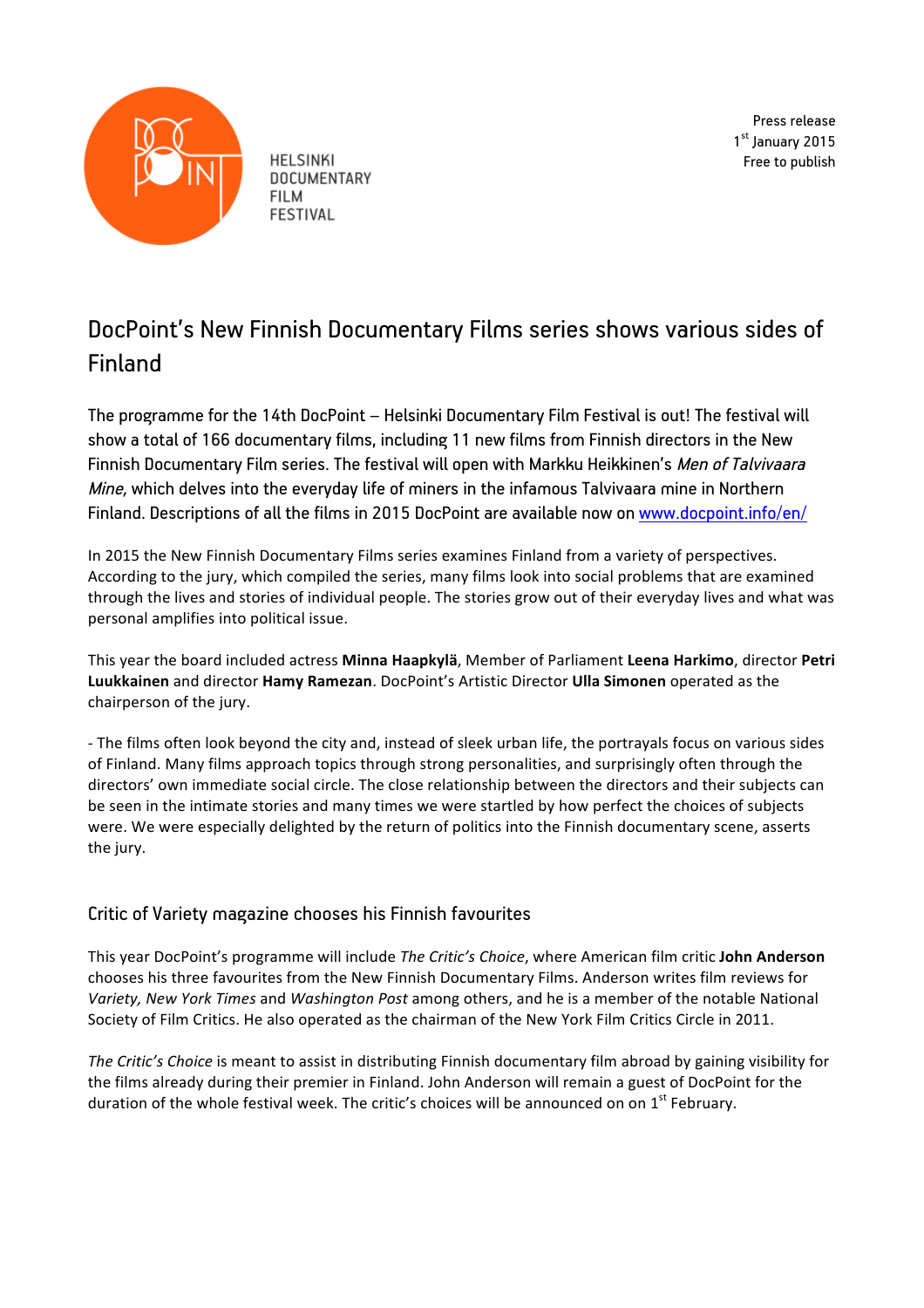## New Finnish Documentary Films includes:

#### *Becoming Me*

#### Director: **Mina Laamo** (Finland 2014)

The gist of one blog are ribs that are disturbingly visible through the skin when another one introduces pictures of cupcakes and outfits. This stylish documentary goes beyond the computer screen, into the minds of three young women who live in different parts of Finland.

#### *Destination Home*

#### Directors**: Veera Lehto-Michaud**, **Maria Seppälä** (Finland 2014), premiere at DocPoint

*Destination Home* is a film of a Liberian refugee family. After ten years of living in Ghana, the family members are separated from each other: The mother moves with one daughter to the United States while the father stays in Ghana with the other. After five years of separation, the family is once again reunited.

#### *The Fast of the Forest*

#### Director: **Antti Jääskeläinen** (Finland 2014)

Road racing driver Juha Kallio wants to compete at the legendary Isle of Man TT Race. It seems like a faraway dream, especially when on the Finnish circuits, a win only gets you some gas vouchers worth a couple of tenners.

#### *Golden Age*

#### Director: Maija Blåfield (Finland, 2014), premiere at DocPoint

Maija Blåfield filmed documentary material for years, only to end up with a relic, junk, a treasure or a burden – often telling a completely different story than what she intended to capture. Hilarity ensues, when the images and a new soundtrack is combined into a whole new story.

#### *HOME. Somewhere.*

#### Director: Lotta Petronella (Finland, 2014), premier at DocPoint

Lotta Petronella's camera is focused on three men who have spent their lives near and at the mercy of the sea. They experience rootlessness, perhaps because of the proximity of the infinite sea. Through their experience the viewer can also re-examine their own views of home and its significance.

#### *Kihniö*

#### Director: Saija Mäki-Nevala (Finland 2014), premiere at DocPoint

"There's only one road across the village, a one-minute ride on a rigged moped." Kihniö, population 2084 and going down. The documentary takes on time, place and belonging in a small village in the Pirkanmaa region in Finland.

#### **The Land of Smiles**

#### Director: Heikki Häkkinen (Finland 2014), premiere at DocPoint Old friends set off to find Tuomas Kela living in Thailand. Tuomas has drunk his money, house, family and

now finally his health. Will the help of friends be enough to rescue a man so beaten down by alcoholism?

## *Leaving Africa – A Story About Friendship and Empowerment*

## Director: liris Härmä (Finland 2014), premiere at DocPoint

Sixtysomethings Riitta and Catherine provide sexual education for Ugandans. In class everything's fine, but the women's whole operation is in the hands of officials who don't look kindly on them.

*Men of Talvivaara Mine*

Director: Markku Heikkinen (Finland, 2014), premiere at DocPoint